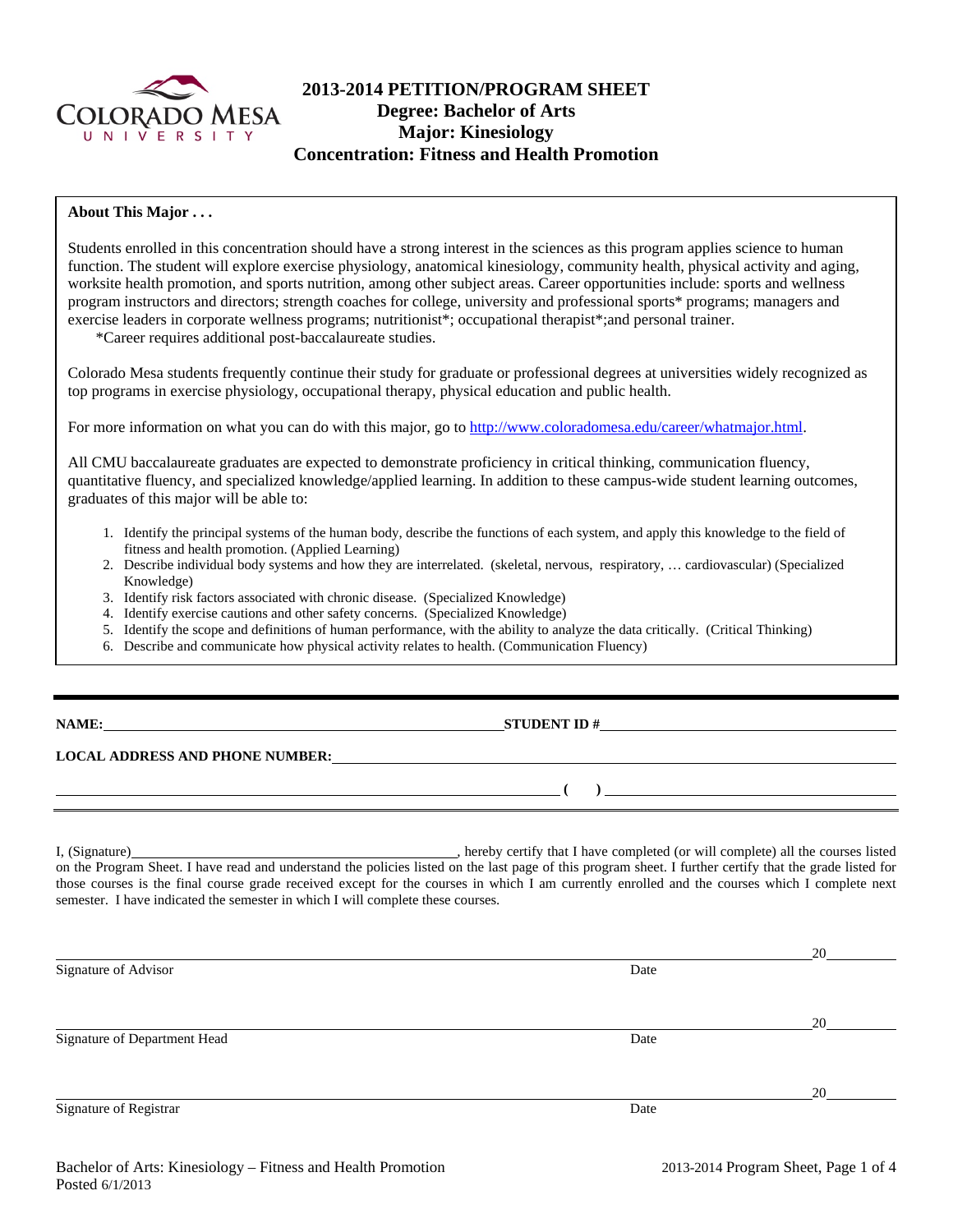#### **Students should work closely with a faculty advisor when selecting and scheduling courses prior to registration.**

Degree Requirements:

- <sup>120</sup> semester hours total (A minimum of 28 taken at CMU in no fewer than two semesters).
- 40 upper division credits (A minimum of 15 taken at the 300-400 course levels within the major at CMU).
- 2.00 cumulative GPA or higher in all CMU coursework
- 2.00 cumulative GPA or higher in coursework toward the major content area
- Pre-collegiate courses (usually numbered below 100) cannot be used for graduation.
- A student must follow the CMU graduation requirements either from 1) the program sheet for the major in effect at the time the student officially declares a major; or 2) a program sheet for the major approved for a year subsequent to the year during which the student officially declares the major and is approved for the student by the department head. Because a program may have requirements specific to the degree, the student should check with the faculty advisor for additional criteria. It is the student's responsibility to be aware of, and follow, all requirements for the degree being pursued. Any exceptions or substitutions must be approved by the student's faculty advisor and Department Head.
- When filling out the program sheet a course can be used only once.
- See the "Undergraduate Graduation Requirements" in the catalog for additional graduation information.

**GENERAL EDUCATION REQUIREMENTS** (31 semester hours) Seethe current catalog for a list of courses that fulfill the requirements below. If a course is on the general education list of options and a requirement for your major, you must use it to fulfill the major requirement and make a different selection within the general education requirement. Course No Title Sem.hrs Grade Term/Trns

| <b>English</b> (6 semester hours, must receive a grade of "C" or better and |          |  |
|-----------------------------------------------------------------------------|----------|--|
| must be completed by the time the student has 60 semester hours.)           |          |  |
| <b>ENGL 111 English Composition</b>                                         | $\Delta$ |  |
| ENGL 112 English Composition                                                |          |  |

**Math:** MATH 110 or higher (3 semester hours, must receive a grade of "C" or better, must be completed by the time the student has 60 semester hours.)  $MATH 1$ <sub>\_\_\_\_</sub> \_

\_\_\_\_\_\_ \_\_\_\_ \_\_\_\_\_\_\_\_\_\_\_\_\_\_\_\_\_\_\_\_\_\_\_\_ \_\_\_\_ \_\_\_\_\_ \_\_\_\_\_\_\_\_

\_\_\_\_\_\_ \_\_\_\_ \_\_\_\_\_\_\_\_\_\_\_\_\_\_\_\_\_\_\_\_\_\_\_\_ \_\_\_\_ \_\_\_\_\_ \_\_\_\_\_\_\_\_ \_\_\_\_\_\_ \_\_\_\_ \_\_\_\_\_\_\_\_\_\_\_\_\_\_\_\_\_\_\_\_\_\_\_\_ \_\_\_\_ \_\_\_\_\_ \_\_\_\_\_\_\_\_

\_\_\_\_\_\_ \_\_\_\_ \_\_\_\_\_\_\_\_\_\_\_\_\_\_\_\_\_\_\_\_\_\_\_\_ \_\_\_\_ \_\_\_\_\_ \_\_\_\_\_\_\_\_

\_\_\_\_\_\_ \_\_\_\_ \_\_\_\_\_\_\_\_\_\_\_\_\_\_\_\_\_\_\_\_\_\_\_\_ \_\_\_\_ \_\_\_\_\_ \_\_\_\_\_\_\_\_

**Humanities** (3 semester hours)

**Social and Behavioral Sciences** (6 semester hours)

**Natural Sciences** (7 semester hours, one course must include alab)

\_\_\_\_\_\_ \_\_\_\_ \_\_\_\_\_\_\_\_\_\_\_\_\_\_\_\_\_\_\_\_\_\_\_\_ \_\_\_\_ \_\_\_\_\_ \_\_\_\_\_\_\_\_  $\frac{1}{\sqrt{2\pi}}$   $\frac{1}{\sqrt{2\pi}}$   $\frac{1}{\sqrt{2\pi}}$   $\frac{1}{\sqrt{2\pi}}$   $\frac{1}{\sqrt{2\pi}}$   $\frac{1}{\sqrt{2\pi}}$   $\frac{1}{\sqrt{2\pi}}$   $\frac{1}{\sqrt{2\pi}}$   $\frac{1}{\sqrt{2\pi}}$   $\frac{1}{\sqrt{2\pi}}$   $\frac{1}{\sqrt{2\pi}}$   $\frac{1}{\sqrt{2\pi}}$   $\frac{1}{\sqrt{2\pi}}$   $\frac{1}{\sqrt{2\pi}}$   $\frac{1}{\sqrt{2\$ 

**History**(3 semester hours)

 $HIST$  \_\_\_\_ \_\_\_\_

**Fine Arts** (3 semester hours)

|--|

Sem.hrs Grade Term/Trns

| <b>OTHER LOWER DIVISION REOUIREMENTS(6 semester hours)</b> |  |
|------------------------------------------------------------|--|
| <b>Kinesiology</b> (3 semester hours)                      |  |

| KINE 100 | Health and Wellness |  |  |
|----------|---------------------|--|--|
| KINA     |                     |  |  |
| KINA     |                     |  |  |

\_\_\_\_\_\_ \_\_\_\_ \_\_\_\_\_\_\_\_\_\_\_\_\_\_\_\_\_\_\_\_\_\_\_\_ \_\_\_\_ \_\_\_\_\_ \_\_\_\_\_\_\_\_

**Applied Studies** (3 semester hours)

#### **FOUNDATION COURSES** (7 semester hours)

| <b>BIOL 203</b> | Human Nutrition               |  |  |
|-----------------|-------------------------------|--|--|
| BIOL209         | Human Anat and Physiology     |  |  |
| BIOL209L        | Human Anat & Physiology Lab 1 |  |  |

## **KINESIOLOGY MAJOR – FITNESS & HEALTH PROMOTION CONCENTRATION REQUIREMENTS**

(55-59 semester hours)

#### **Required CoreCourses**(17-20 semester hours) KINE 200 History & Philosophy of Sport & Physical Education 3 KINE 213 Applications of Physical Fitness and Exercise Prescription 3 KINE 303 Exercise Physiology 3 KINE  $303L$  Exercise Physiology Lab  $1$ KINE 309 Anatomical Kinesiology 3 KINE 401 Org/Ad/Legal Considerations of PE and Sports 3 KINE 494 Senior Seminar (Capstone) 1

#### **Student must have current First Aid/CPR or take one of the following:**

|                                                           | Current CPR Card? Yes / No (If yes, provide a copy of the card.) |
|-----------------------------------------------------------|------------------------------------------------------------------|
| <b>Or</b> take one of the following: KINE 265 or KINE 250 |                                                                  |
| KINE                                                      |                                                                  |

#### **Required Concentration Courses (38-39 Semester Hours)**

| <b>KINE 234</b> | Prevention and Care of Athletic    |   |  |  |
|-----------------|------------------------------------|---|--|--|
|                 | Injuries                           |   |  |  |
| <b>KINE 260</b> | <b>School Health Education</b>     |   |  |  |
| <b>KINE 297</b> | Practicum                          |   |  |  |
| <b>KINE 301</b> | Health and Fitness Assessment 3    |   |  |  |
| <b>KINE 333</b> | Community Health                   |   |  |  |
| <b>KINE 405</b> | <b>Sports Nutrition</b>            |   |  |  |
| <b>KINE 411</b> | <b>Worksite Health Promotion</b>   | 3 |  |  |
| <b>KINE 415</b> | Physical Activity & Aging          |   |  |  |
| <b>KINE 480</b> | <b>Inclusive Physical Activity</b> | 3 |  |  |
| <b>KINE 499</b> | Internship                         |   |  |  |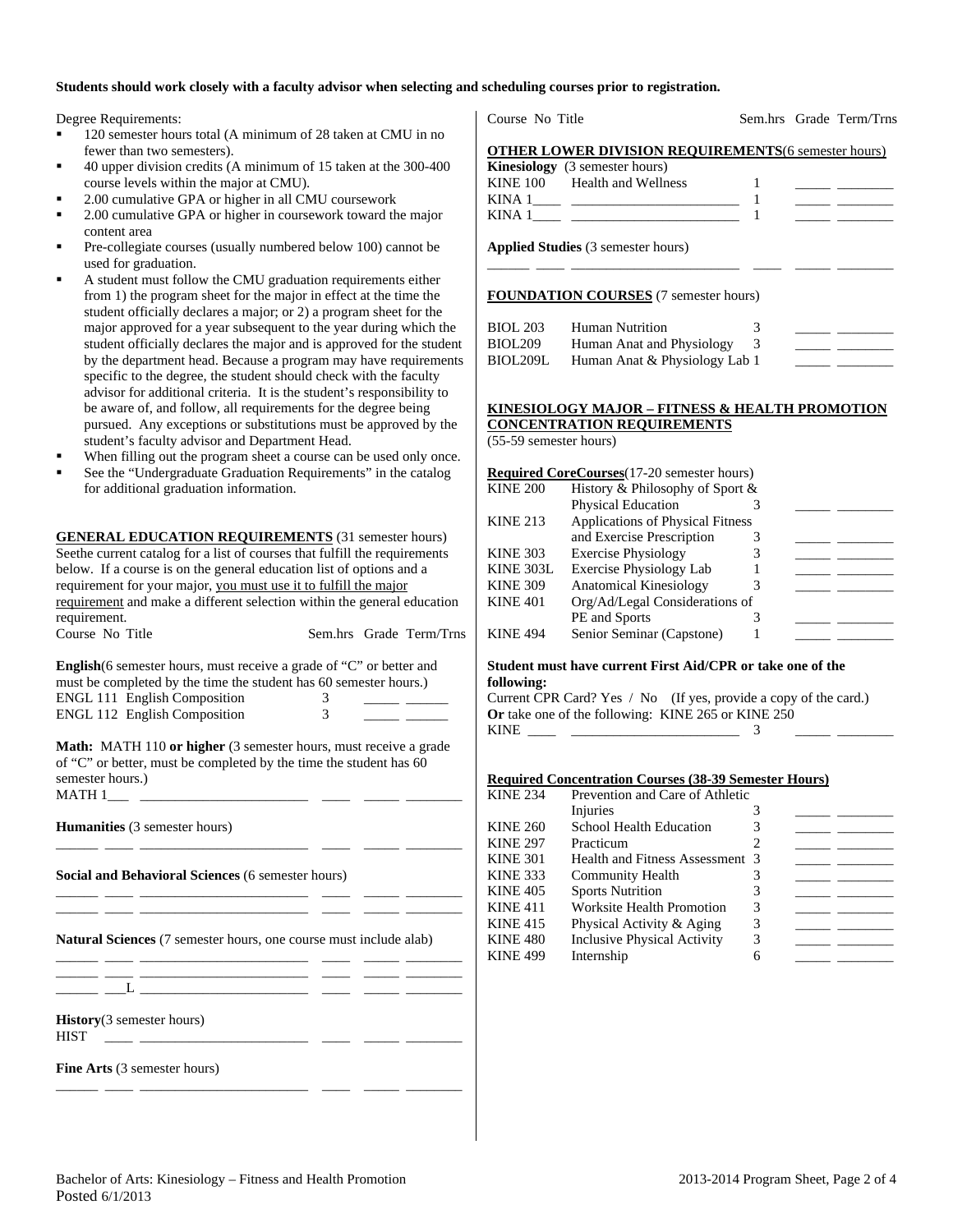| Course No Title                                                                                                                 |  | Sem.hrs Grade Term/Trns | Course No Title                                                                                                                                                                            |  | Sem.hrs Grade Term/Trns |
|---------------------------------------------------------------------------------------------------------------------------------|--|-------------------------|--------------------------------------------------------------------------------------------------------------------------------------------------------------------------------------------|--|-------------------------|
| <b>Select two courses from the list below Courses with a lecture and lab</b><br>are counted as one course. (6-7 Semester Hours) |  |                         | <b>Electives</b> (All college level courses appearing on your final transcript,<br>not listed above that will bring your total semester hours to 120 hours.)<br>$(17-21)$ semester hours.) |  |                         |
|                                                                                                                                 |  |                         |                                                                                                                                                                                            |  |                         |
|                                                                                                                                 |  |                         |                                                                                                                                                                                            |  |                         |
|                                                                                                                                 |  |                         |                                                                                                                                                                                            |  |                         |
|                                                                                                                                 |  |                         |                                                                                                                                                                                            |  |                         |

 $\overline{\phantom{a}}$ 

#### **RESTRICTED ELECTIVES:**

BIOL 315 Epidemiology KINE 370  $\&$  370L Biomechanics (3) / Lab (1) KINE 403 Advanced Strength and Conditioning (3) KINE 404 Clinical Exercise Physiology and Advanced Exercise Prescription (3) KINE 430 Medical Conditions and Pharmacology in Sports (3) KINE 487 Structured Research (3) KINE 396 or KINE 496 Topics (1-3) PSYC 401 Sport Psychology